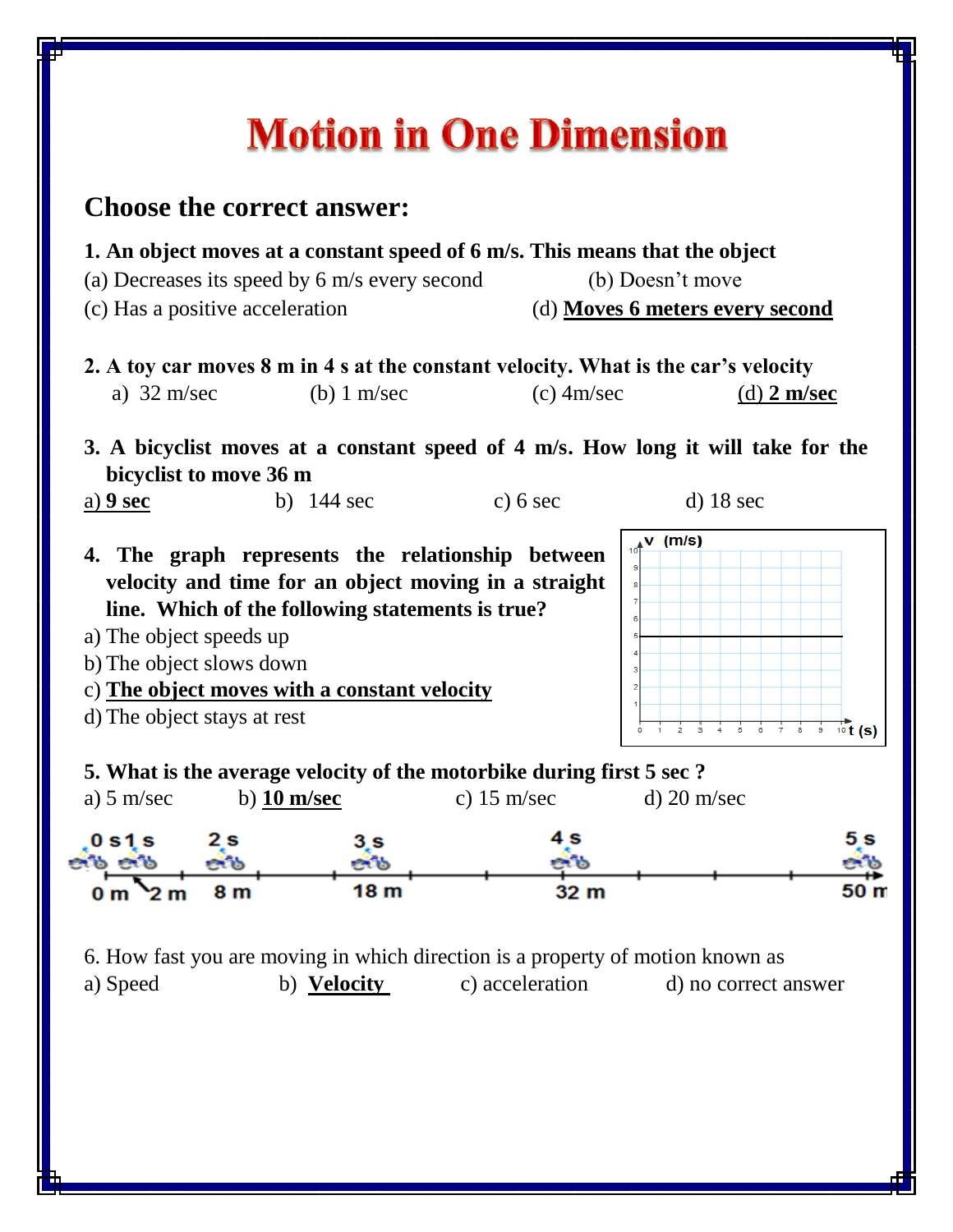- **7. How fast you are changing your speed or direction of travel is a property of motion known as**
- a) Speed b) Velocity c) **acceleration** d) no correct answer
- **8. A football, a hockey puck, and a tennis ball all fall down in the absence of air resistance. Which of the following is true about their acceleration?**
- a) The acceleration of the football is greater than the other two
- b) the acceleration of the hockey puck is greater than the other two
- c) The acceleration of the tennis ball is greater than the other two
- d) **They all fall down with the same constant acceleration**
- **9. The following graph represents the position as a function of time for a moving object. Which of the following statements is true?**
- a) The object increases its velocity
- b) The object decreases its velocity
- c) **The object's velocity stays unchanged**
- d) The object stays at rest
- **The given graph represents the position as a function of time of a moving object. Use this graph to answer questions 10 and 11.**

**10. What is the initial position of the object?** a) 2 m b) **4 m** c) 8 m d) 10 m

**11. What is the average velocity of the object?**

a) **2 m/sec** b) 4 m/sec c) 6 m/sec d) 10 m/sec

- **12. An object moves with a constant acceleration of 5 m/s<sup>2</sup> . Which of the following statements is true?**
- a) The object's acceleration increases by 5 m/s<sup>2</sup> each second
- b) The object's acceleration decreases by 5 m/s<sup>2</sup> each second

**c) The object's velocity increases by 5 m/s each second**

d) The object's velocity stays the same





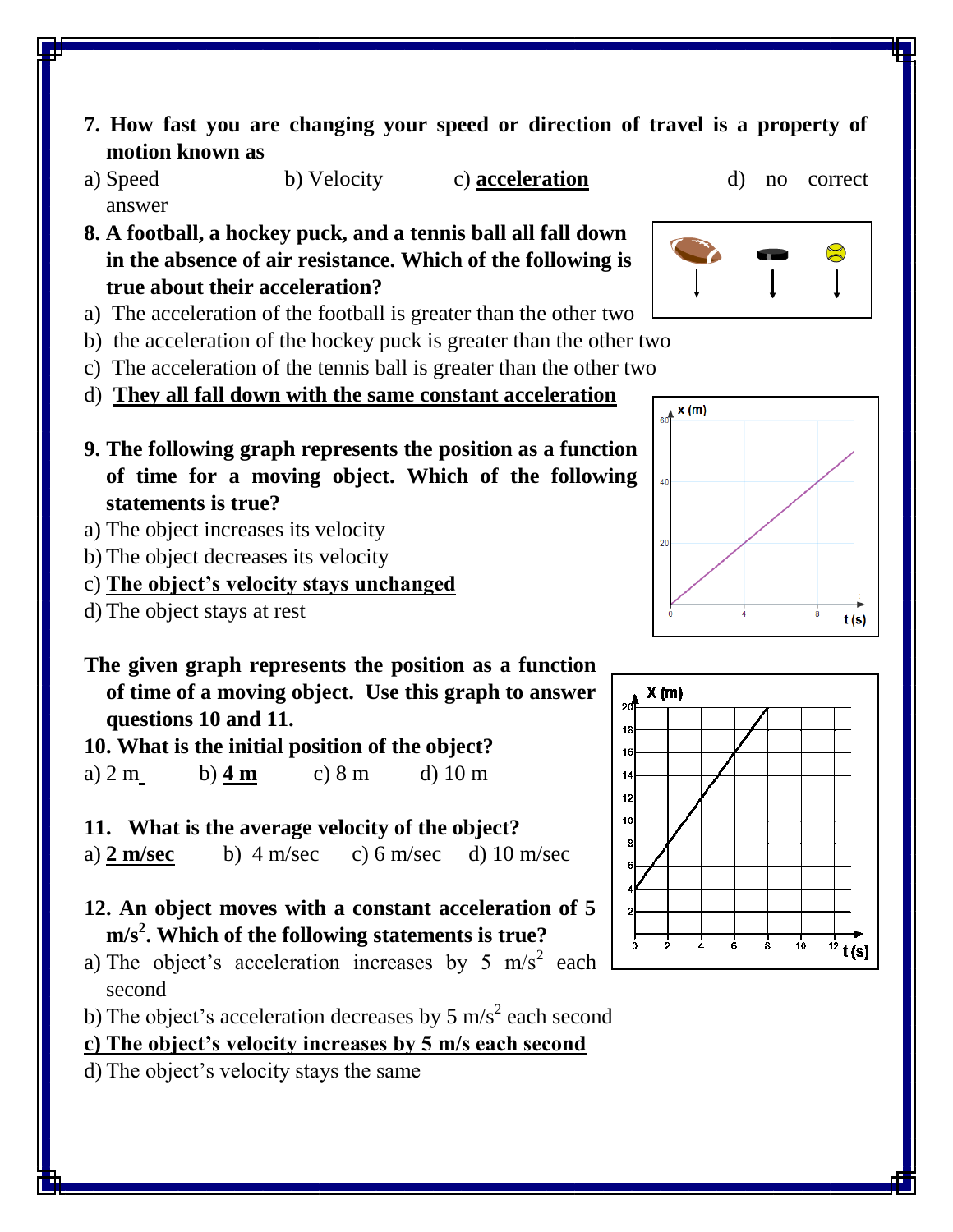| 13. Velocity of ball its velocity 10 m/sec, at highest point when its thrown vertically<br>upward is                                           |                                                                      |                                   |                                           |                                                      |  |  |  |  |
|------------------------------------------------------------------------------------------------------------------------------------------------|----------------------------------------------------------------------|-----------------------------------|-------------------------------------------|------------------------------------------------------|--|--|--|--|
| a) $10 \text{ m/sec}$                                                                                                                          | b) $-10 \text{ m/sec}$ c) $8 \text{ m/sec}$                          |                                   |                                           | <u>d) zero</u>                                       |  |  |  |  |
| 14. A car start from the rest and uniform acceleration to final speed 20 m/sec in 15<br>sec. How the car travel during this time               |                                                                      |                                   |                                           |                                                      |  |  |  |  |
| a) $300 \text{ m}$                                                                                                                             | b) $600 \text{ m}$                                                   | c) $450 \text{ m}$                |                                           | d) $150 \text{ m}$                                   |  |  |  |  |
| 15. The position or a ball thrown vertically upward is given by the equation<br>$y = 10.0 + 12.0t - 5.0t^2$ (SI units), the height at t=0 is:  |                                                                      |                                   |                                           |                                                      |  |  |  |  |
| a) $15 \text{ m}$                                                                                                                              | $b)$ 1m                                                              | c) 5 m d) Zero                    |                                           | <u>e)10m</u>                                         |  |  |  |  |
| 16. A car moves along a straight line with velocity in m/s given by $v = t^2 + 3$ . The<br>velocity at $t=0$ is.                               |                                                                      |                                   |                                           |                                                      |  |  |  |  |
| a) zero                                                                                                                                        | b) $4 \text{ m/s}$                                                   | $c)$ 3 m/s                        | d) $2 \text{ m/s}$ e) $6 \text{ m/s}$     |                                                      |  |  |  |  |
| 17. A particle is moving along a straight line At t=3s its velocity is 20 m/s and at t=8s<br>its velocity is zero The average acceleration is: |                                                                      |                                   |                                           |                                                      |  |  |  |  |
|                                                                                                                                                | a) -6 m/s <sup>2</sup> b) -2 m/s <sup>2</sup> c) -3 m/s <sup>2</sup> |                                   |                                           | <b>d</b> ) -4m/s <sup>2</sup> e) -5 m/s <sup>2</sup> |  |  |  |  |
| 18. A car travels in a straight line with an initial velocity of 4 m/s and an<br>acceleration of 2 m/s' The distance traveled in 4s is         |                                                                      |                                   |                                           |                                                      |  |  |  |  |
| a) $36 \text{ m}$                                                                                                                              | b) 40 m c) 24 m                                                      |                                   | $d)$ 28 m                                 | $e)$ 32 m                                            |  |  |  |  |
| 19. A car, initially at rest, travels 32 m in 4s along a straight line with constant<br>acceleration The acceleration of the car is:           |                                                                      |                                   |                                           |                                                      |  |  |  |  |
| $\frac{a}{2}$ 4 m/s <sup>2</sup>                                                                                                               | b) 5 m/s <sup>2</sup>                                                | c) 6 m/s <sup>2</sup>             | d) $2 \text{ m/s}^2$ e) $3 \text{ m/s}^4$ |                                                      |  |  |  |  |
| 20. What is the initial speed of a car moving a distance of 60 m in 6s if the final<br>speed was 15 m/s?                                       |                                                                      |                                   |                                           |                                                      |  |  |  |  |
| a) $15 \text{ m/s}$                                                                                                                            | b) 10 m/s                                                            | $\frac{\text{c}}{\text{c}}$ 5 m/s |                                           | d) zero $e)$ 20 m/s                                  |  |  |  |  |
| 21. A car uniformly changes its speed from 20 m/s to 5 m/s in 5 s. The distance<br>moved in the fourth second is:                              |                                                                      |                                   |                                           |                                                      |  |  |  |  |
| <u>a) 56 m</u>                                                                                                                                 | b) $9.5 \text{ m}$                                                   | c) $62.5 \text{ m}$               | $d)$ 3 m                                  | e) $46.5 \text{ m}$                                  |  |  |  |  |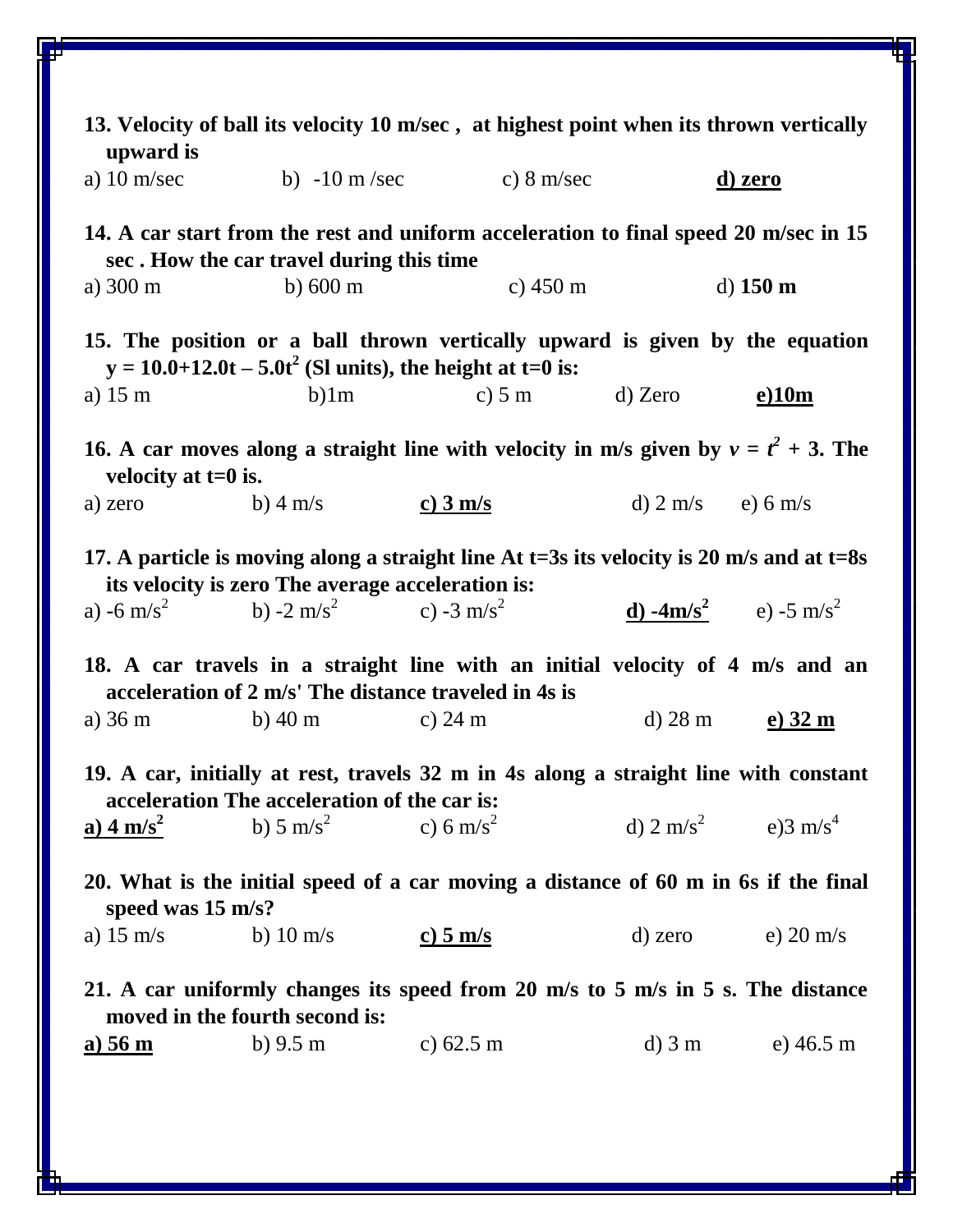| 22. An object is thrown straight up from ground level with a speed of 30 m/s Its<br>height after 10s is                                                                                           |                                                       |                                                                                         |                                            |              |  |  |  |  |
|---------------------------------------------------------------------------------------------------------------------------------------------------------------------------------------------------|-------------------------------------------------------|-----------------------------------------------------------------------------------------|--------------------------------------------|--------------|--|--|--|--|
| a) $15.1 \text{ m}$ b) $5.1 \text{ m}$                                                                                                                                                            |                                                       | c) $45.1 \text{ m}$                                                                     | d) $35.1 \text{ m}$                        | $(e)$ 25.1 m |  |  |  |  |
| 23. A ball is thrown vertically upward at a speed of 21 m/s. It will reach its<br>maximum height in:                                                                                              |                                                       |                                                                                         |                                            |              |  |  |  |  |
| a) $1.8 s$                                                                                                                                                                                        | $b)$ 2.1 s                                            | c) $0.60 s$                                                                             | d) $0.33$ s e) $1.2$ s                     |              |  |  |  |  |
| 24. The velocity of a particle starts from the origin as $v(t) = (3t^2 + 5)$ m/s. The<br>acceleration of the particle after 2 seconds is:                                                         |                                                       |                                                                                         |                                            |              |  |  |  |  |
| a) $6m/s^2$                                                                                                                                                                                       | <b>b</b> ) $12m/s^2$ c) $18m/s^2$                     |                                                                                         | d) $24 \text{m/s}^2$ e) $30 \text{ m/s}^2$ |              |  |  |  |  |
| 25. A bicycle is moving along x - axis according to the equation $x(t) = 2t + 3t^2$<br>where x is in meters and t is in seconds. Its instantaneous velocity at $t = 2$ sec. is:                   |                                                       |                                                                                         |                                            |              |  |  |  |  |
| <u>a) 14m/s</u>                                                                                                                                                                                   | b)26m/s                                               | c) $32m/s$                                                                              | d) $m/s$ e) $38m/s$                        |              |  |  |  |  |
| 26. The initial and final positions of a particle along the X-axis are -3m, 10m, then<br>its displacement $\Delta X$ equals:                                                                      |                                                       |                                                                                         |                                            |              |  |  |  |  |
| $a) + 7m$                                                                                                                                                                                         | $\frac{b)+13m}{c}$ c)-13m                             |                                                                                         | d)-7m e) 4.5m                              |              |  |  |  |  |
| 27. A car is traveling at constant speed of 30m/s for 3 S, the acceleration of the car is<br>b) $3m/s^2$ c) $10m/s^2$<br>$d$ )9m/s <sup>2</sup><br>$\underline{\mathbf{a}}\underline{\mathbf{0}}$ |                                                       |                                                                                         |                                            |              |  |  |  |  |
|                                                                                                                                                                                                   |                                                       | 28. A car is traveling at constant speed of 30m/s for 3 S, the distance after that time |                                            |              |  |  |  |  |
| is                                                                                                                                                                                                | (a) $90m$ (b) $50m$ (c) $33m$                         | (d) $27m$                                                                               |                                            |              |  |  |  |  |
| A ball is thrown vertically upward. It returns to its starting point after 4s:                                                                                                                    |                                                       |                                                                                         |                                            |              |  |  |  |  |
| $(a)$ 19.6m/s                                                                                                                                                                                     | 29. The initial velocity of the ball is<br>$(b)$ zero | (c) $39.2 \text{m/s}$                                                                   | (d) $9.8 \text{ m/s}$                      |              |  |  |  |  |
| 30. The maximum height the ball rise is:<br>(a) 39.2m<br>(b) $9.8m$<br>(d) $19.6m$<br>$(c)$ 196 $m$                                                                                               |                                                       |                                                                                         |                                            |              |  |  |  |  |
| 31. Change in position is called<br>A) Velocity<br><b>B</b> ) Displacement<br>C) Rate                                                                                                             |                                                       |                                                                                         |                                            |              |  |  |  |  |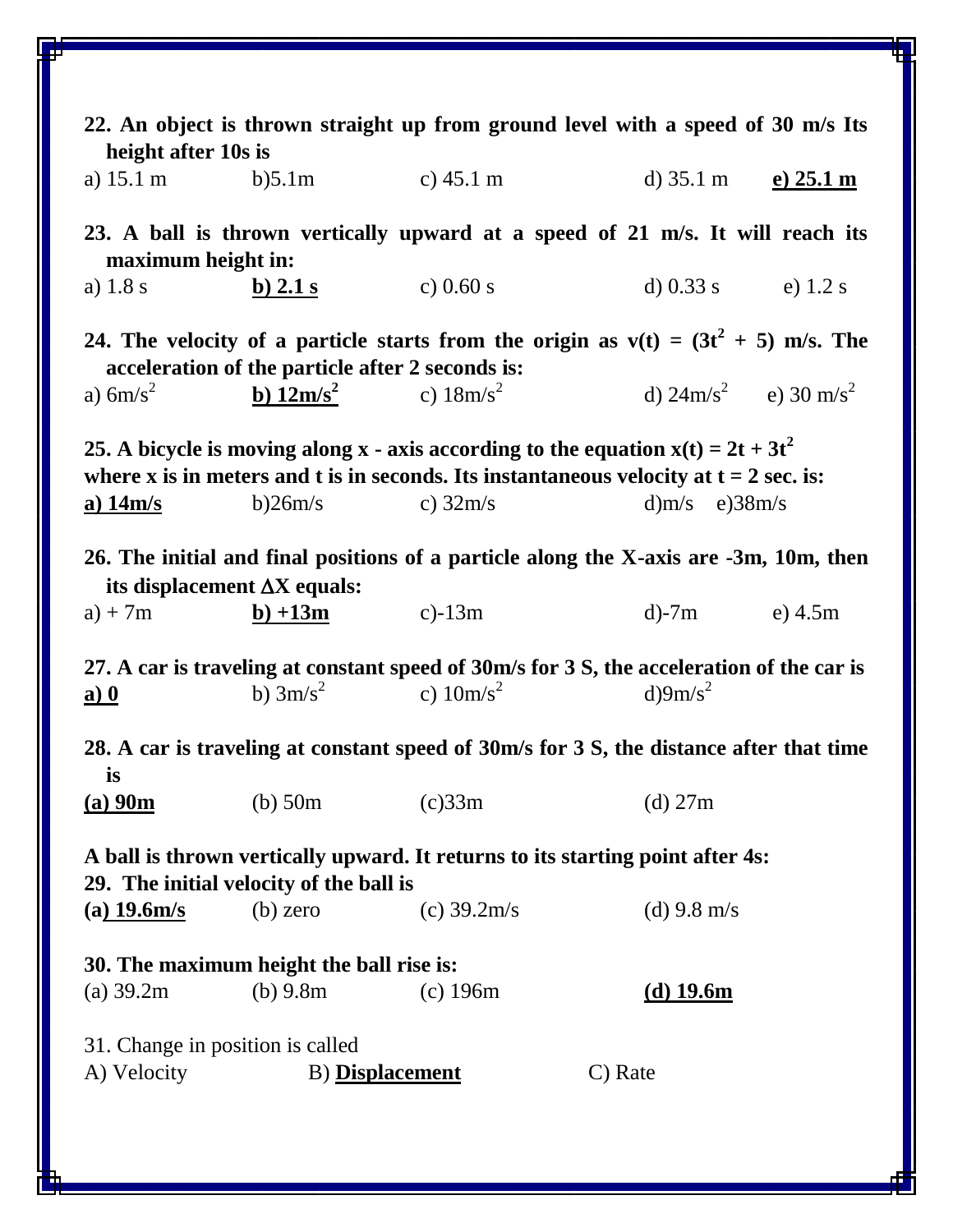| 32. The change of velocity over time is called                                                                                                                                                                                           |                   |             |                                                   |  |  |  |  |
|------------------------------------------------------------------------------------------------------------------------------------------------------------------------------------------------------------------------------------------|-------------------|-------------|---------------------------------------------------|--|--|--|--|
| a) Acceleration                                                                                                                                                                                                                          | b) Speed          | c) Distance |                                                   |  |  |  |  |
| 33. The speedometer on your car shows your                                                                                                                                                                                               |                   |             |                                                   |  |  |  |  |
| a) Average acceleration b) Average velocity                                                                                                                                                                                              |                   |             | c) Instantaneous speed                            |  |  |  |  |
| 34. An object in free-fall is undergoing  acceleration.                                                                                                                                                                                  |                   |             |                                                   |  |  |  |  |
| a) Constant                                                                                                                                                                                                                              | b) Average        |             | c) Instantaneous                                  |  |  |  |  |
| 35. The acceleration due to gravity at or near the earth's surface is $\frac{m}{s^2}$ .                                                                                                                                                  |                   |             |                                                   |  |  |  |  |
| a) $3.5$                                                                                                                                                                                                                                 | $b)$ 27           | c) $9.8$    |                                                   |  |  |  |  |
| 36. When struck by a club, a golf ball initially at rest acquires a speed of 31.0m/s. If<br>the ball is in contact with the club for 1.17 ms, what is the magnitude of the<br>average acceleration of the ball?                          |                   |             |                                                   |  |  |  |  |
| $26500 \text{ m/s}^2$ b)2000 m/s <sup>2</sup><br>a)                                                                                                                                                                                      |                   |             | c) 3200 m/s <sup>2</sup> d) 1000 m/s <sup>2</sup> |  |  |  |  |
| 37. A car traveling initially at a speed of 60m/s is accelerated uniformly to a speed<br>85m/s in 12s. How far $(x - x_0)$ does the car travel during the 12s interval?<br>b) $640 \text{ m}$ c) $540 \text{ m}$<br>a) 770 m<br>d) 870 m |                   |             |                                                   |  |  |  |  |
| 38. A ball is thrown directly downward with an initial velocity of 8m/s from a height<br>of 30m. When does the ball strike the ground?                                                                                                   |                   |             |                                                   |  |  |  |  |
| a) $1.8 s$                                                                                                                                                                                                                               | b) $3.2s$         | c) $4s$     | $d)$ 5 S                                          |  |  |  |  |
| 39. A car moves along a straight line with velocity in $m/s$ given by v=2+2t <sup>2</sup><br>velocity at $t=0$ is                                                                                                                        |                   |             |                                                   |  |  |  |  |
| a) $3 \text{ m/s}$                                                                                                                                                                                                                       | $b)2 \text{ m/s}$ |             | c) $10 \text{ m/s}$ d) 5 m/s                      |  |  |  |  |
| 40. The velocity of a particle starts from the origin as $v(t)=(6t^2+3)$ $m/s$ .<br>The acceleration of the particle after 3 s is:                                                                                                       |                   |             |                                                   |  |  |  |  |
| a)30 m/s <sup>2</sup> b)20 m/s <sup>2</sup> c) 25 m/s <sup>2</sup> d)36 m/s <sup>2</sup>                                                                                                                                                 |                   |             |                                                   |  |  |  |  |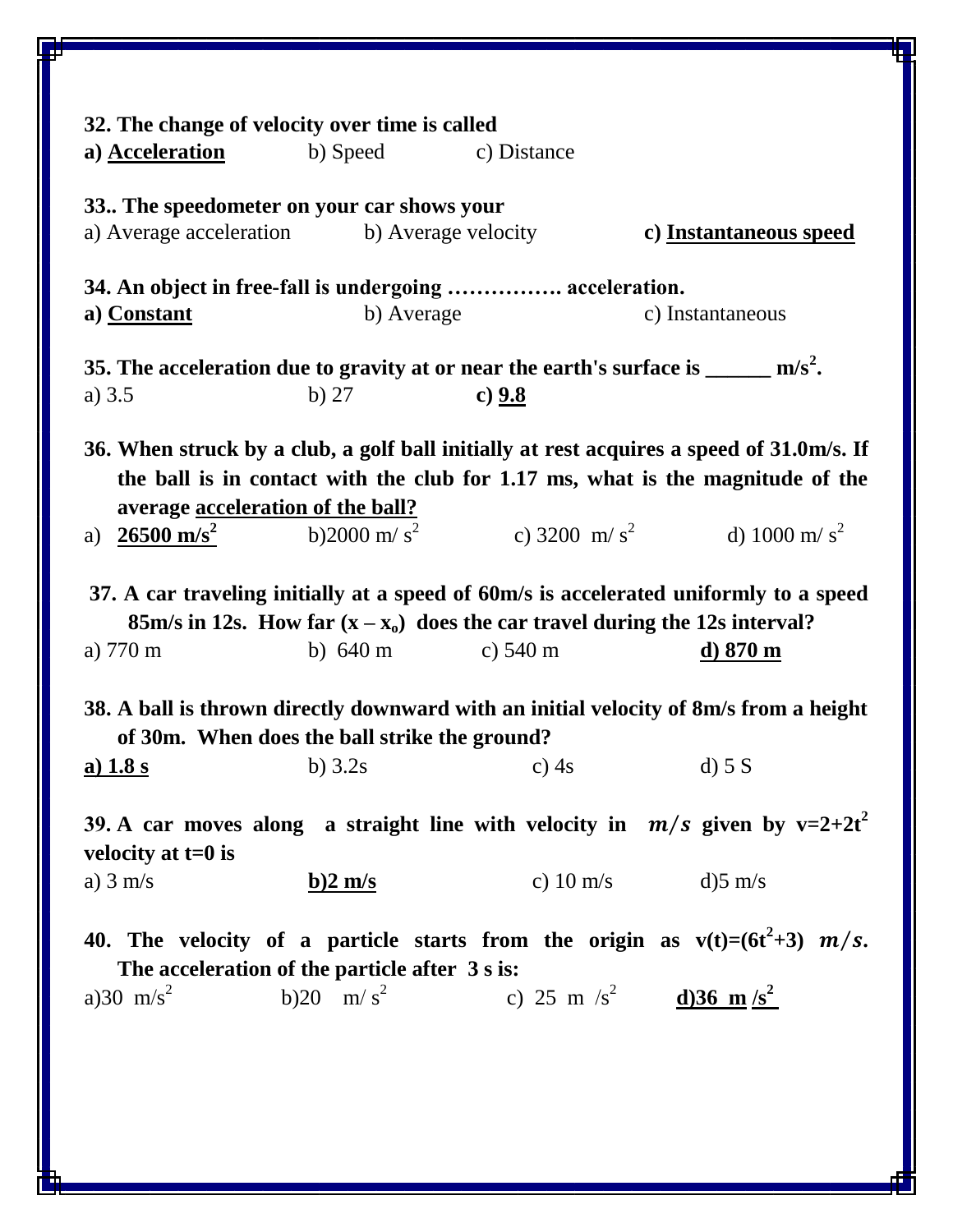**41. A stone is dropped from rest from the top of a building ,after 5s of free fall , what is the displacement y of the stone?**  $Y=y_0+v_0t-5gt^2$ **a)-49m** b)35m c)-45 m d)50m

**42.** A particle moves along the *x* axis according to the equation  $x = 2t + 3t^2$ , where *x* **is in meters and** *t* **is in seconds. Calculate the instantaneous velocity acceleration at** *t* **= 3.0 s.** 

```
a)v=20 m/s b)25 m/s c) 35 m/s
```
**43. The Position of a particle along the x-axis is given by x=3t<sup>3</sup> -7t where x in meters and t in seconds. What is the average velocity of the particle during the interval from t=2sec to t=5sec?**

a)130m/s **b)110** m/s c)140m /s

**44. The initial speed of a body is 5.2m/s. What is its speed after 2.5s if it (a)**  <code>accelerates</code> uniformaly at 3m/s $^2$  and (b) accelerates uniformly at -3m/s $^2$ .

**a**)  $v = 12.7$  m/s **b**) 15  $m/s$  **c**)16.1  $m/s$  **d**) 17.7 $m/s$ 

**45.** Write the position vector for a particle in the rectangular coordinate  $(x, y, z)$  for **the points (5, -6, 0), (5, -4), and (-1, 3, 6).**

**Solution**

For the point (5, -6, 0) the position vector is  $\vec{r} = 5i - 6i$ For the point (5, -4) the position vector is  $\vec{r} = 5i - 4j$ For the point (-1, 3, 6) the position vector is  $\vec{r} = -\vec{i} + 3\vec{j} + 6\vec{k}$ 

**46. Calculate the displacement vector for a particle moved from the point (4, 3, 2) to a point (8, 3, 6).**

## **Solution**

The position vector for the first point is  $\vec{r}_1 = 4i + 3j + 2k$ The position vector for the second point is  $\vec{r}_2 = 8i + 3j + 6k$ The displacement vector  $\Delta \vec{r} = \vec{r}_2 - \vec{r}_1$ 

$$
\therefore \Delta \vec{r} = 4i + 4k
$$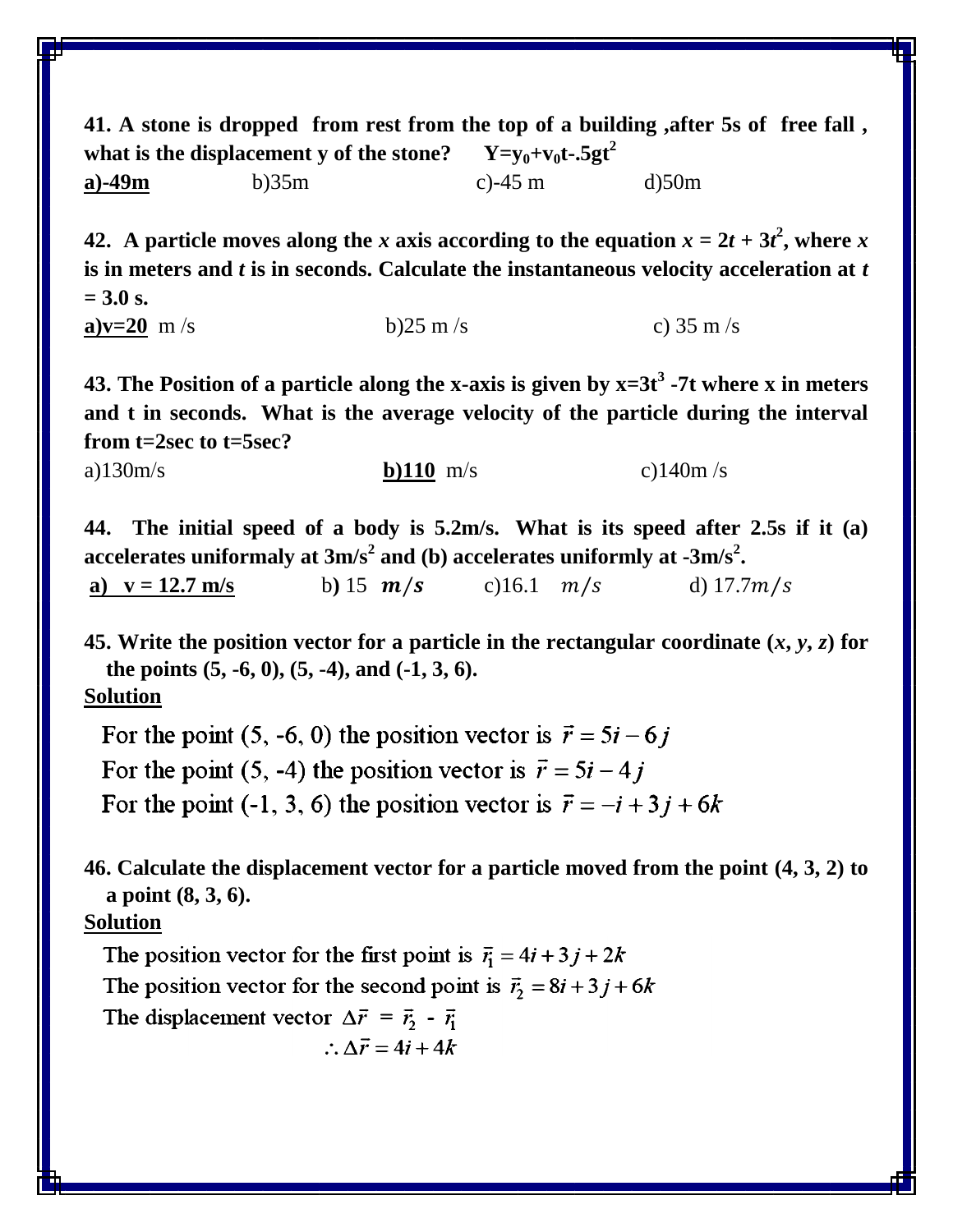**47. If the position of a particle is given as a function of time according to the equation**  $r(t) = 3t^2 i + (3t - 2) j$  where *t* in seconds. Find the displacement vector for *t***1=1 and** *t***2=8 Solution**

First we must find the position vector for the time  $t_1$  and  $t_2$ 

For 
$$
t_1
$$
  $\vec{r}_1(t_1) = 3i + j$   
For  $t_2$   $\vec{r}_2(t_2) = 192i + 22j$ 

The displacement vector

$$
\Delta \vec{r} = \vec{r}_2 - \vec{r}_1 = 192i + 22j - 3i + j
$$
  

$$
\Delta \vec{r} = 189i + 21j
$$

**48. The coordinate of a particle moving along the x-axis depends on time according**  to the expression  $x = 5t^2 - 2t^3$  where *x* is in meters and *t* is in seconds.

**1. Find the velocity and acceleration of the particle as a function of time.**

**2. Find the displacement during the first 2 seconds.** 

**3. Find the velocity and acceleration of the particle after 2 seconds Solution**

(a) The velocity and acceleration can be obtained as follow

$$
v = \frac{dx}{dt} = 10t - 6t^2
$$

$$
a = \frac{dv}{dt} = 10 - 12t
$$

(b) using the equation  $x = 5t^2 - 2t^3$  substitute for  $t=2s$  $x = 4m$  $(c)$  using the result in part  $(a)$  $v = -4$  m/s  $a = -14$  m/s<sup>2</sup>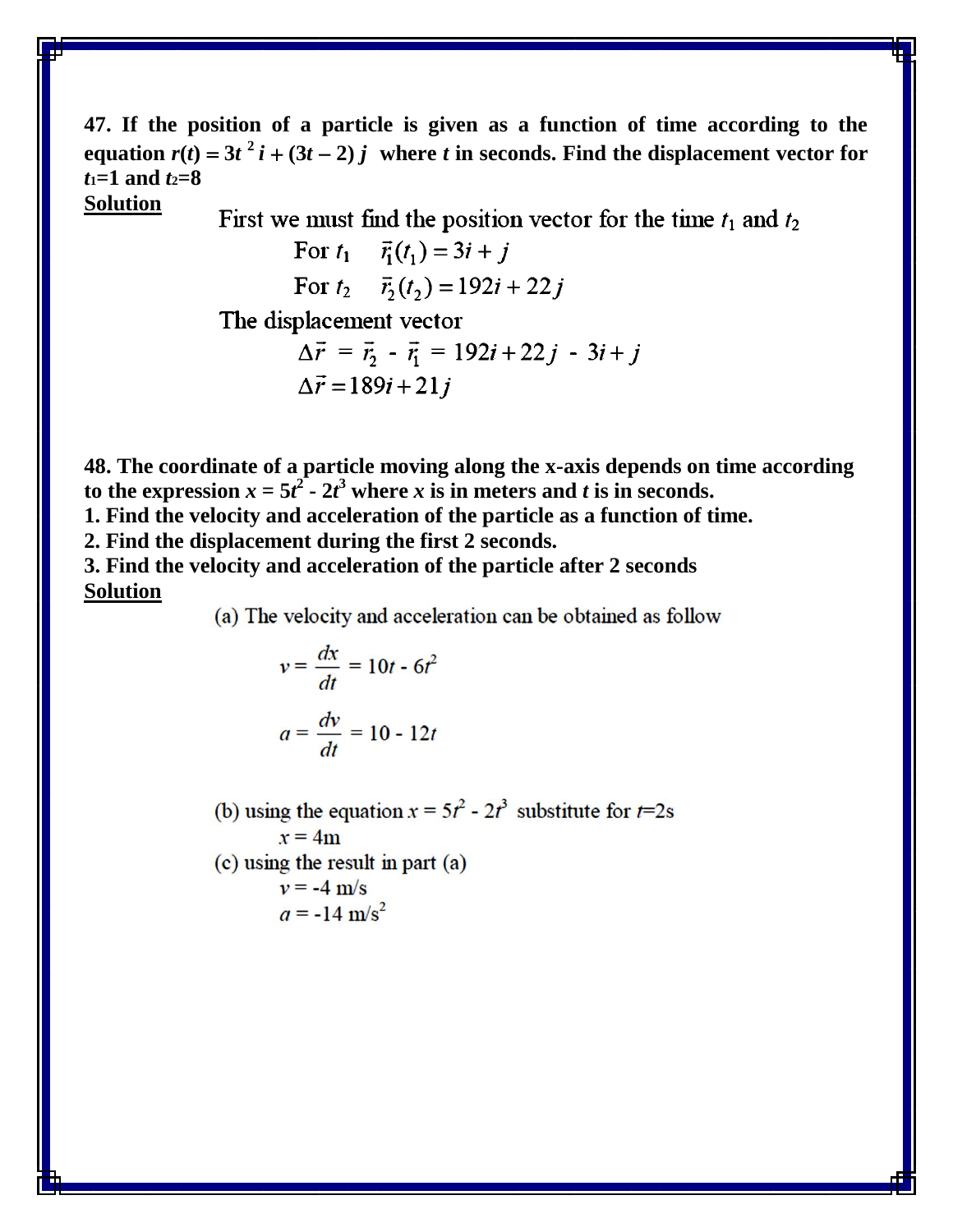**49**. **A man swims the length of a 50m pool in 20s and makes the return trip to the starting position in 22s. Determine his average velocity in (a) the first half of the swim, (b) the second half of the swim, and (c) the round trip. Solution**

(a) 
$$
v_1 = \frac{d}{t_1} = \frac{50}{20} = 2.5 \text{ m/s}
$$
  
\n(b)  $v_2 = \frac{d}{t_2} = \frac{-50}{20} = -2.27 \text{ m/s}$   
\n(c) Since the displacement is zero for the round trip,  $v_{\text{ave}} = 0$ 

50. **A car makes a 200km trip at an average speed of 40 km/h. A second car starting 1h later arrives at their mutual destination at the same time. What was the average speed of the second car?**

**Solution**

$$
t_1 = \frac{d}{v_1} = \frac{200}{40} = 5h \text{ for car 1}
$$
  
\n
$$
t_2 = t_1 - 1 = 4h \text{ for car 2}
$$
  
\n
$$
v_2 = \frac{d}{t_2} = \frac{200}{4} = 50 \text{ km/h}
$$

**51.** A particle moves along the *x*-axis according to the equation  $x=2t+3t^2$ , where *x* is **in m and** *t* **is in second. Calculate the instantaneous velocity and instantaneous acceleration at** *t***=3s.**

**Solution**

$$
v(t) = \frac{dx}{dt} = 2+6(3) = 20 \text{m/s}
$$

$$
a(t) = \frac{dv}{dt} = 6 \text{m/s}^2
$$
Therefore at  $t = 3\text{s}$ 
$$
v = 20 \text{m/s}
$$

$$
a = 6 \text{m/s}^2
$$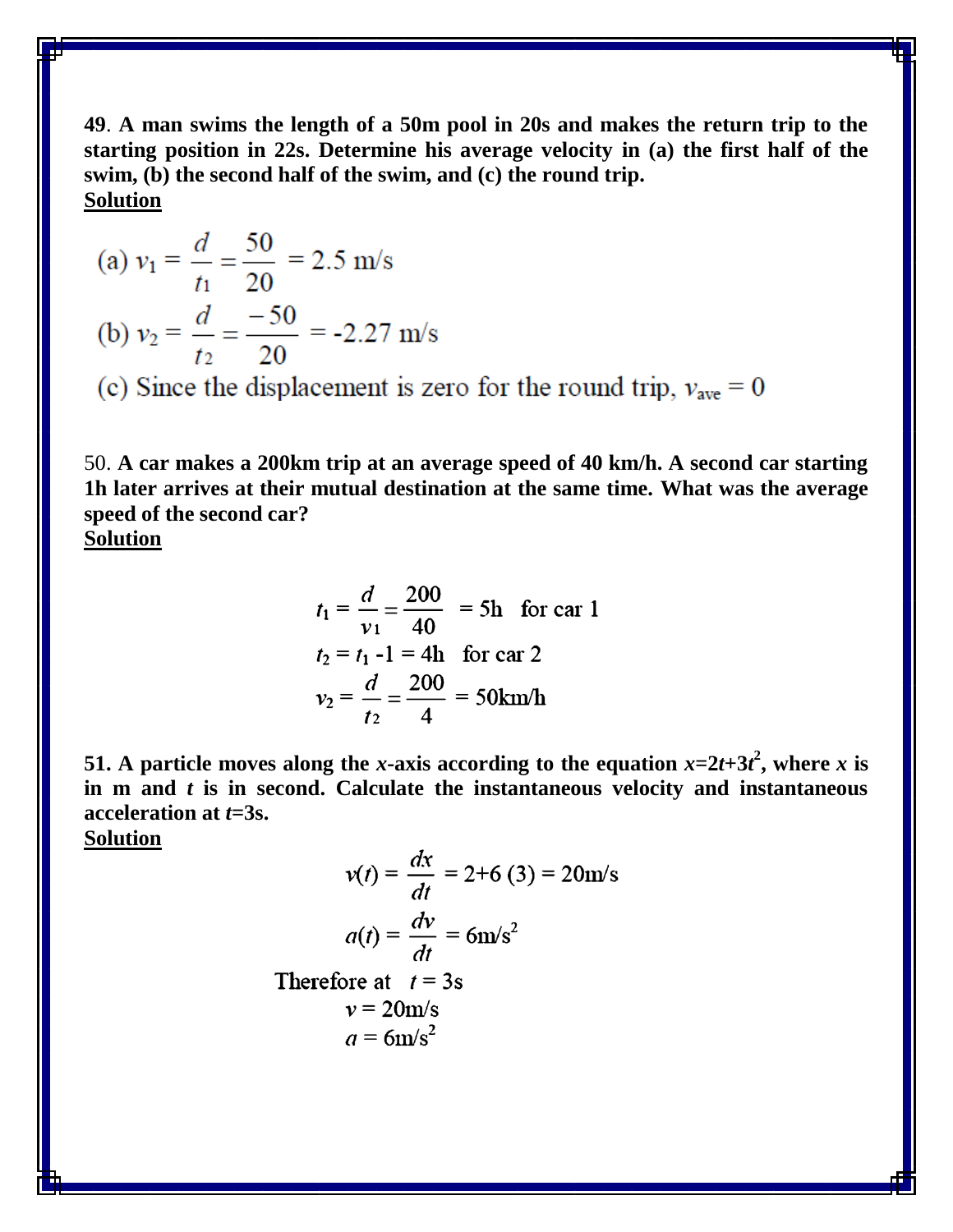**52. A body moving with uniform acceleration has a velocity of 12cm/s when its** *x*  **coordinate is 3cm. If its** *x* **coordinates 2s later is -5cm, what is the magnitude of its acceleration?**

**Solution**

$$
x = x_0 + v_0 t + \frac{1}{2} a t^2
$$
  
-5 = 3 + 12×2 + 0.5 a (2)<sup>2</sup>  

$$
a = -16 \text{ cm/s}^2
$$

**53. A car moving at constant speed of 30m/s suddenly stalls at the bottom of a hill. The car undergoes a constant acceleration of -2m/s<sup>2</sup>while ascending the hill.** 

**1. Write equations for the position and the velocity as a function of time, taking**  $x=0$ at the bottom of the hill where  $v_0 = 30$ m/s.

**2. Determine the maximum distance traveled by the car up the hill after stalling. Solution**

$$
x = x_0 + v_0 t + \frac{1}{2} a t^2
$$
  

$$
x = 0 + 30 t - t^2
$$
  

$$
x = 30 t - t^2
$$
 m

$$
v = v_0 + at
$$
  

$$
v = 30 - 2t
$$
 m/s

x reaches a maximum when  $v = 0$  then.

therefore  $t = 15$  s  $v = 30 - 2t = 0$  $x_{\text{max}} = 30 t - t^2$  $x = 30 t - t^2 = 30 (15) - (15)^2 = 225$ m